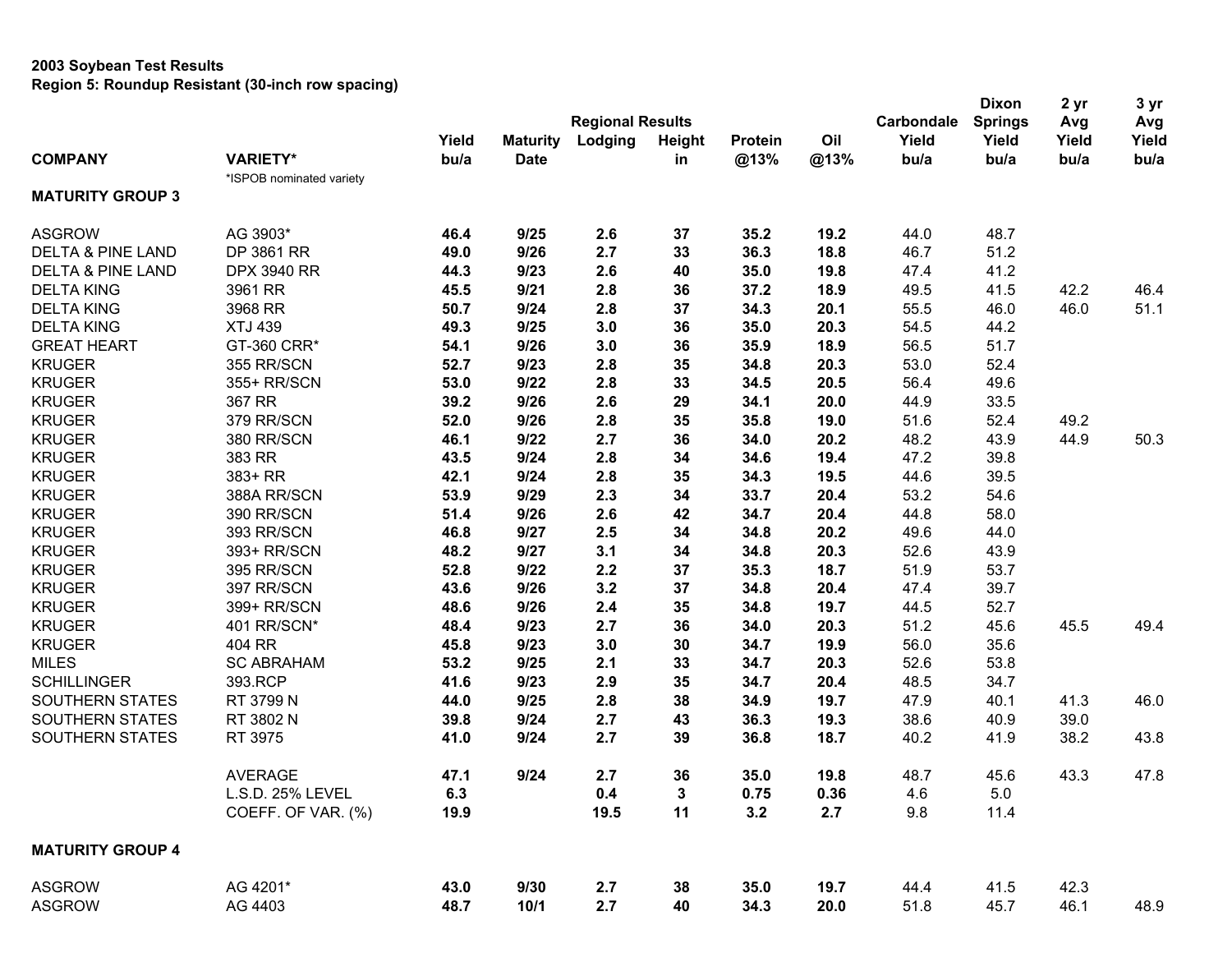## **2003 Soybean Test Results Region 5: Roundup Resistant (30-inch row spacing)**

|                              |                          |       |                 |                         |        |         |      | <b>Dixon</b> | 2 yr           | 3 yr  |       |
|------------------------------|--------------------------|-------|-----------------|-------------------------|--------|---------|------|--------------|----------------|-------|-------|
|                              |                          |       |                 | <b>Regional Results</b> |        |         |      | Carbondale   | <b>Springs</b> | Avg   | Avg   |
|                              |                          | Yield | <b>Maturity</b> | Lodging                 | Height | Protein | Oil  | Yield        | Yield          | Yield | Yield |
| <b>COMPANY</b>               | <b>VARIETY*</b>          | bu/a  | <b>Date</b>     |                         | in     | @13%    | @13% | bu/a         | bu/a           | bu/a  | bu/a  |
|                              | *ISPOB nominated variety |       |                 |                         |        |         |      |              |                |       |       |
| <b>ASGROW</b>                | AG 4603                  | 49.8  | 10/5            | 2.7                     | 41     | 34.5    | 19.2 | 47.7         | 51.9           | 46.0  |       |
| BERGMANN-TAYLOR              | BT 402 CR*               | 43.8  | 9/28            | 2.7                     | 38     | 34.6    | 20.3 | 39.7         | 47.9           |       |       |
| BERGMANN-TAYLOR              | BT 441 CR*               | 46.3  | 9/30            | 2.6                     | 38     | 33.8    | 20.3 | 47.9         | 44.7           |       |       |
| <b>BROWN</b>                 | MIDLAND 9A402 NRR*       | 45.8  | 9/30            | 2.8                     | 37     | 34.1    | 19.3 | 53.0         | 38.7           |       |       |
| <b>BROWN</b>                 | MIDLAND 9A412 NRR*       | 42.8  | 9/26            | 3.0                     | 37     | 37.1    | 18.7 | 46.9         | 38.6           |       |       |
| <b>BROWN</b>                 | MIDLAND 9A434 NRR        | 41.1  | 9/29            | 3.0                     | 37     | 34.3    | 19.0 | 48.2         | 34.0           |       |       |
| <b>BROWN</b>                 | MIDLAND 9B462 NRR        | 45.8  | 9/30            | 2.8                     | 38     | 33.5    | 20.3 | 48.3         | 43.3           |       |       |
| <b>BROWN</b>                 | MIDLAND 9B472 NRRSTS     | 45.4  | 10/5            | 2.8                     | 44     | 34.6    | 20.1 | 52.4         | 38.4           |       |       |
| <b>CROW'S</b>                | C 4417 R*                | 46.9  | 10/2            | 2.6                     | 39     | 33.4    | 20.3 | 50.1         | 43.7           | 43.6  |       |
| <b>CROW'S</b>                | C 4815 R                 | 46.8  | 10/2            | 2.6                     | 39     | 36.5    | 18.8 | 51.4         | 42.3           |       |       |
| <b>DEKALB</b>                | DKB 44-51*               | 44.6  | 10/3            | 2.7                     | 38     | 33.8    | 20.2 | 47.9         | 41.3           | 42.2  | 46.5  |
| <b>DEKALB</b>                | DKB 46-51*               | 52.3  | 10/5            | 2.6                     | 39     | 36.4    | 18.6 | 56.4         | 48.2           |       |       |
| <b>DELTA &amp; PINE LAND</b> | DP 4331 RR               | 48.6  | 10/3            | 2.6                     | 39     | 34.3    | 20.1 | 51.4         | 45.8           |       |       |
| DELTA & PINE LAND            | DP 4690 RR*              | 45.5  | 10/3            | 2.8                     | 38     | 34.6    | 19.8 | 52.2         | 38.8           | 42.9  | 45.3  |
| <b>DELTA &amp; PINE LAND</b> | DP 4724 RR               | 45.2  | 10/4            | 2.8                     | 38     | 36.5    | 19.2 | 44.4         | 46.0           |       |       |
| DELTA & PINE LAND            | DP 4933 RR               | 42.5  | 10/7            | 2.6                     | 44     | 35.6    | 18.6 | 44.7         | 40.2           |       |       |
| <b>DELTA &amp; PINE LAND</b> | <b>DPX 4446 RR</b>       | 39.7  | 10/4            | 3.1                     | 40     | 36.4    | 18.9 | 46.8         | 32.7           |       |       |
| <b>DELTA KING</b>            | 4461 RR                  | 48.2  | 10/1            | 2.8                     | 41     | 33.9    | 20.3 | 53.3         | 43.1           | 43.2  | 47.6  |
| <b>DELTA KING</b>            | 4763 RR                  | 48.6  | 10/2            | 2.7                     | 39     | 36.5    | 18.8 | 53.2         | 44.1           | 46.4  | 50.8  |
| <b>DELTA KING</b>            | 4868 RR                  | 50.0  | 10/5            | 2.8                     | 39     | 35.7    | 19.1 | 55.5         | 44.5           | 45.2  | 49.6  |
| <b>DELTA KING</b>            | 4967 RR                  | 47.5  | 10/6            | 2.8                     | 39     | 37.0    | 18.9 | 48.2         | 46.8           |       |       |
| <b>DELTA KING</b>            | <b>XTJ 446</b>           | 38.0  | 10/4            | 2.4                     | 45     | 36.1    | 18.7 | 40.4         | 35.6           |       |       |
| <b>DELTA KING</b>            | <b>XTJ 447</b>           | 46.1  | 10/5            | 2.8                     | 41     | 36.8    | 18.4 | 47.0         | 45.3           |       |       |
| <b>DELTA KING</b>            | <b>XTJ 448</b>           | 40.3  | 10/5            | 2.8                     | 41     | 34.1    | 19.4 | 45.4         | 35.1           |       |       |
| <b>EXCEL</b>                 | 8411 NRR                 | 41.4  | 9/29            | 2.7                     | 43     | 34.5    | 19.3 | 46.2         | 36.6           |       |       |
| <b>EXCEL</b>                 | 8448 NRR                 | 48.4  | 10/3            | 2.5                     | 32     | 34.1    | 20.4 | 49.7         | 47.2           | 47.8  |       |
| <b>FS HISOY</b>              | HS 4516*                 | 48.4  | 10/1            | 2.6                     | 39     | 33.5    | 20.4 | 48.1         | 48.7           | 44.1  | 47.6  |
| <b>FS HISOY</b>              | <b>HS 4826</b>           | 45.4  | 10/3            | 2.9                     | 39     | 36.9    | 19.1 | 46.9         | 44.0           | 45.8  |       |
| <b>FS HISOY</b>              | RT 4895*                 | 43.3  | 10/4            | 3.1                     | 39     | 35.4    | 19.1 | 44.5         | 42.0           | 40.4  |       |
| <b>FS HISOY</b>              | X 4436                   | 51.3  | 9/30            | 2.4                     | 33     | 34.0    | 20.4 | 52.8         | 49.9           |       |       |
| <b>FS HISOY</b>              | X 4536                   | 43.9  | 10/3            | 2.9                     | 39     | 36.4    | 19.5 | 50.8         | 37.0           |       |       |
| <b>FS HISOY</b>              | X 4736                   | 42.8  | 10/4            | 3.1                     | 41     | 34.1    | 19.2 | 48.3         | 37.4           |       |       |
| <b>GARST</b>                 | 4112 RR/N                | 48.0  | 9/27            | 2.2                     | 33     | 34.9    | 20.2 | 43.8         | 52.2           |       |       |
| <b>GARST</b>                 | 4312 RR/N*               | 46.8  | 9/30            | 2.1                     | 33     | 34.4    | 20.1 | 47.4         | 46.2           |       |       |
| <b>GARST</b>                 | 4512 RR/N                | 44.2  | 9/30            | 2.4                     | 38     | 33.4    | 20.3 | 44.0         | 44.5           | 41.9  | 47.3  |
| <b>GARST</b>                 | D 484 RR/N               | 46.0  | 10/7            | 2.9                     | 40     | 35.4    | 19.1 | 44.7         | 47.4           | 40.3  | 44.5  |
| <b>GATEWAY</b>               | 4R485                    | 47.3  | 10/4            | 2.7                     | 38     | 36.6    | 19.3 | 48.1         | 46.5           |       |       |
| <b>GREAT HEART</b>           | GT-434 CRR*              | 43.0  | 9/30            | 2.6                     | 36     | 33.4    | 20.3 | 48.6         | 37.4           |       |       |
| <b>KRUGER</b>                | 434 RR                   | 50.8  | 10/1            | 2.4                     | 32     | 35.4    | 19.8 | 54.4         | 47.3           |       |       |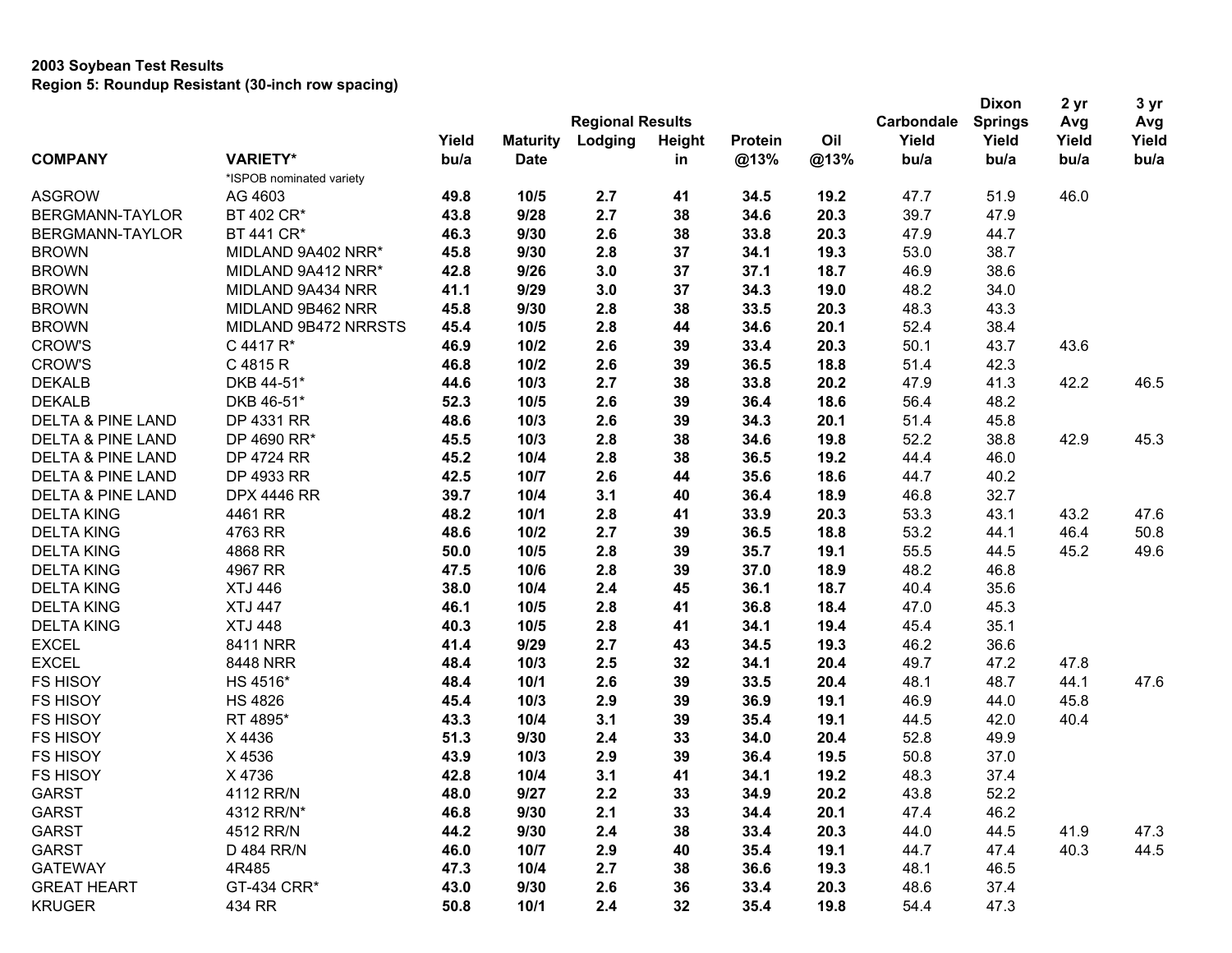## **2003 Soybean Test Results Region 5: Roundup Resistant (30-inch row spacing)**

|                         |                          |       |                 |                         |            | <b>Dixon</b> | 2 yr | 3 yr       |                |       |       |
|-------------------------|--------------------------|-------|-----------------|-------------------------|------------|--------------|------|------------|----------------|-------|-------|
|                         |                          |       |                 | <b>Regional Results</b> |            |              |      | Carbondale | <b>Springs</b> | Avg   | Avg   |
|                         |                          | Yield | <b>Maturity</b> | Lodging                 | Height     | Protein      | Oil  | Yield      | Yield          | Yield | Yield |
| <b>COMPANY</b>          | <b>VARIETY*</b>          | bu/a  | <b>Date</b>     |                         | in         | @13%         | @13% | bu/a       | bu/a           | bu/a  | bu/a  |
|                         | *ISPOB nominated variety |       |                 |                         |            |              |      |            |                |       |       |
| <b>KRUGER</b>           | 440 RR                   | 45.8  | 9/29            | 2.1                     | 33         | 34.1         | 20.3 | 48.1       | 43.5           |       |       |
| <b>KRUGER</b>           | 445 RR                   | 51.2  | 10/4            | 2.5                     | 33         | 35.0         | 19.8 | 50.4       | 52.0           |       |       |
| <b>LEWIS</b>            | 4404 RR*                 | 46.4  | 9/29            | 2.7                     | 38         | 34.0         | 20.2 | 51.3       | 41.4           |       |       |
| LG SEEDS                | C 4725 NRR               | 47.0  | 9/30            | 2.5                     | 35         | 35.3         | 20.0 | 45.5       | 48.5           |       |       |
| LG SEEDS                | C 4840 NRR               | 45.4  | 10/5            | 3.1                     | 43         | 34.0         | 19.2 | 49.8       | 41.1           |       |       |
| MIDWEST PREMIUM GEN     | <b>MPV 4904 NRR</b>      | 43.0  | 10/8            | 2.6                     | 42         | 35.9         | 18.9 | 46.7       | 39.3           |       |       |
| <b>MILES</b>            | <b>SC MICHAEL</b>        | 51.5  | 9/29            | 2.1                     | 31         | 34.5         | 20.2 | 51.3       | 51.7           |       |       |
| <b>MILES</b>            | <b>SC SILAS</b>          | 46.8  | 10/2            | 2.5                     | 39         | 33.4         | 20.3 | 50.2       | 43.4           | 43.5  |       |
| <b>MILES</b>            | <b>SC TITUS</b>          | 44.5  | 10/4            | 3.0                     | 41         | 35.5         | 19.1 | 45.9       | 43.2           | 40.3  | 43.5  |
| <b>PIONEER</b>          | 94B13*                   | 45.2  | 9/28            | 2.7                     | 37         | 34.5         | 19.6 | 44.6       | 45.9           |       |       |
| <b>PIONEER</b>          | 94B54                    | 46.4  | 10/4            | 2.7                     | 42         | 35.6         | 19.5 | 45.3       | 47.5           | 42.1  |       |
| <b>PIONEER</b>          | 94B74*                   | 45.4  | 10/5            | 2.9                     | 49         | 35.7         | 19.4 | 44.6       | 46.3           | 41.2  |       |
| <b>PIONEER</b>          | 94M70                    | 47.9  | 10/2            | 3.0                     | 40         | 34.8         | 19.9 | 51.8       | 44.0           |       |       |
| <b>SCHILLINGER</b>      | 443.R                    | 42.3  | 9/29            | 2.5                     | 34         | 33.9         | 20.3 | 52.6       | 32.1           |       |       |
| <b>SOUTHERN STATES</b>  | RT 4098                  | 37.1  | 9/24            | 3.0                     | 35         | 34.8         | 20.4 | 40.3       | 33.8           | 36.1  | 38.0  |
| <b>SOUTHERN STATES</b>  | RT 4230 N                | 45.7  | 9/30            | 2.6                     | 36         | 34.7         | 19.9 | 47.5       | 43.9           |       |       |
| SOUTHERN STATES         | RT 446 N                 | 41.3  | 9/30            | 2.7                     | 42         | 36.4         | 18.8 | 44.6       | 38.0           | 38.2  | 40.3  |
| <b>SOUTHERN STATES</b>  | RT 4502 N                | 41.9  | 10/3            | 2.9                     | 42         | 36.3         | 19.3 | 48.2       | 35.5           | 42.6  |       |
| SOUTHERN STATES         | RT 4810 N                | 43.0  | 10/4            | 2.5                     | 39         | 35.1         | 19.1 | 45.9       | 40.1           | 37.1  |       |
| <b>SOUTHERN STATES</b>  | RT 4930 N                | 45.2  | 10/12           | 2.7                     | 37         | 36.1         | 16.3 | 50.5       | 39.9           |       |       |
| SOUTHERN STATES         | RT 4980                  | 43.6  | 10/6            | 2.7                     | 44         | 33.9         | 20.0 | 47.4       | 39.7           | 42.0  | 44.0  |
| <b>STEYER</b>           | 4000                     | 49.7  | 9/28            | 2.2                     | 34         | 35.3         | 20.3 | 48.6       | 50.8           |       |       |
| <b>STEYER</b>           | 4410                     | 44.3  | 10/1            | 2.6                     | 39         | 33.7         | 20.2 | 47.9       | 40.7           | 41.3  |       |
| <b>STINE</b>            | S 4542-4                 | 41.6  | 10/1            | 2.9                     | 43         | 34.4         | 20.0 | 48.7       | 34.4           |       |       |
| <b>STINE</b>            | S 4842-4                 | 48.1  | 10/4            | 3.0                     | 38         | 34.4         | 19.3 | 55.8       | 40.3           |       |       |
| <b>SYNGENTA</b>         | S 42-P7*                 | 43.5  | 9/30            | 2.8                     | 34         | 35.9         | 19.1 | 49.3       | 37.6           |       |       |
| <b>SYNGENTA</b>         | S 43-B1*                 | 50.8  | 9/28            | 2.7                     | 36         | 34.8         | 19.0 | 49.8       | 51.8           |       |       |
| <b>TRISLER</b>          | TRISOY 4227 RR(CN)       | 53.3  | 10/1            | 2.1                     | 31         | 34.0         | 20.2 | 49.5       | 57.2           | 50.6  |       |
| <b>TRISLER</b>          | TRISOY 4314 RR(CN)       | 49.3  | 10/1            | 2.6                     | 39         | 33.6         | 20.3 | 50.2       | 48.5           | 43.4  |       |
| <b>TRISLER</b>          | TRISOY 4697 RR(CN)       | 44.7  | 9/30            | 2.9                     | 39         | 34.8         | 19.7 | 46.7       | 42.8           | 40.2  |       |
| <b>UAP</b>              | DG 3481 NRR*             | 44.2  | 10/4            | 2.6                     | 38         | 36.6         | 19.1 | 44.0       | 44.5           |       |       |
|                         |                          |       |                 |                         |            |              |      |            |                |       |       |
|                         | <b>AVERAGE</b>           | 45.6  | 10/2            | 2.7                     | ${\bf 38}$ | 35.0         | 19.6 | 48.3       | 43.0           | 42.7  | 45.7  |
|                         | L.S.D. 25% LEVEL         | 4.9   |                 | 0.4                     | 3          | 0.70         | 0.26 | 3.5        | 8.5            |       |       |
|                         | COEFF. OF VAR. (%)       | 16.1  |                 | 20.7                    | 10         | 3.0          | 2.0  | 7.7        | 12.1           |       |       |
| <b>MATURITY GROUP 5</b> |                          |       |                 |                         |            |              |      |            |                |       |       |
| <b>DELTA KING</b>       | 5366 RR                  | 46.2  | 10/23           | 3.2                     | 36         | 35.3         | 17.1 | 52.3       | 40.1           | 46.2  | 47.7  |